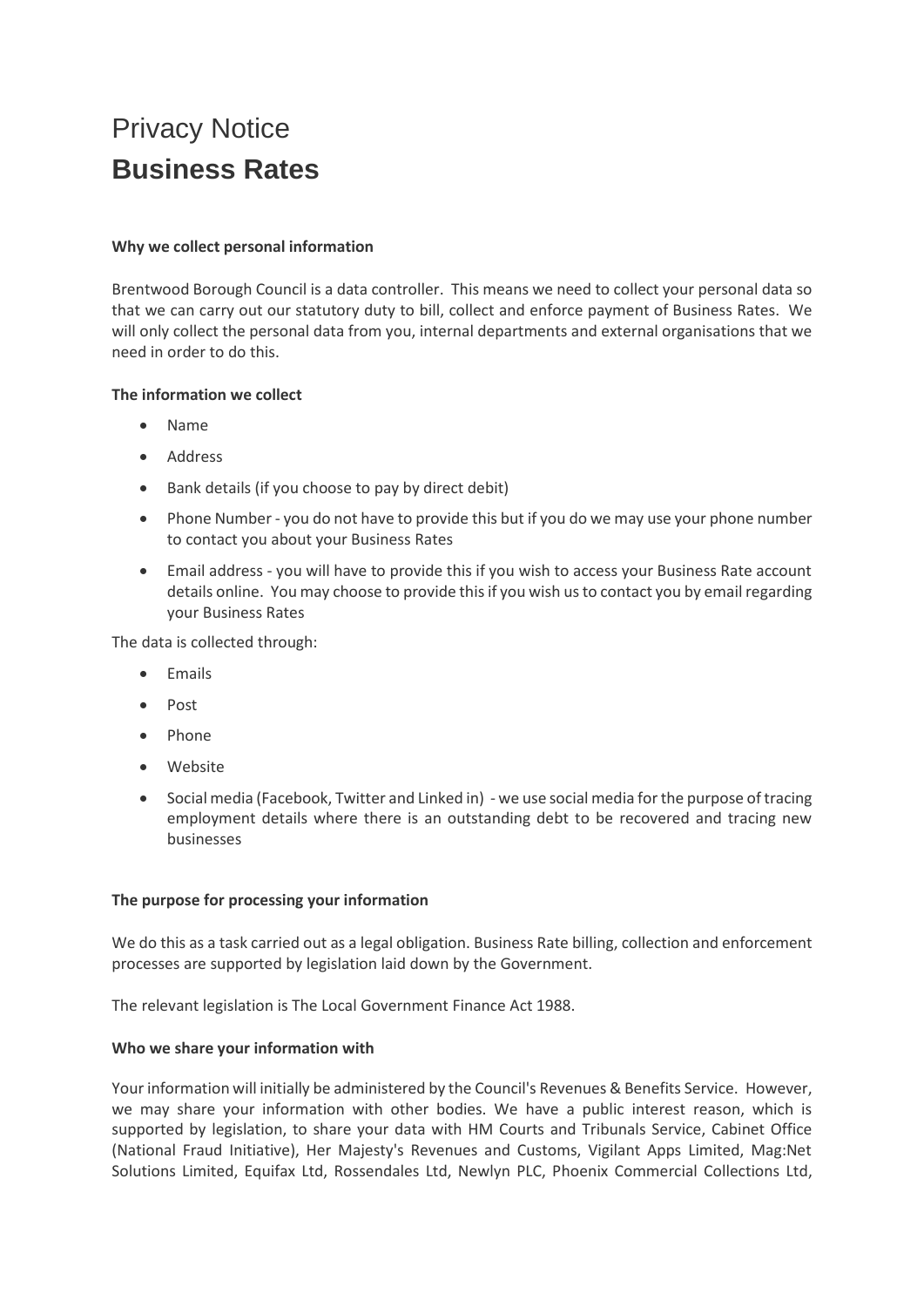oneSource, Reventus, Rundles, or Hambury Tilmond for the purpose of preventing and detecting fraud and error or recovering unpaid Business Rates.

We will never sell your data. However, we may share some of your personal information with third parties to:

- pursue people or companies who owe us money. We may share your information with debt collection agencies.
- help business partners, suppliers and sub-contractors to deliver any contract we enter with them or you.
- help us if we are need additional professional or legal advice on a matter relating to you.
- help prevent fraud. We may share your information with credit reference agencies and other companies for use in credit decisions. Credit agencies may record these searches, but that will not affect your credit standing.
- to improve and optimise the performance of our websites and social media accounts. Analytics and search engine providers that we use can collect your data when you interact with us online. However, they will aggregate and anonymise the information, meaning we can't identify any individual personally.
- work out if a grant we have spent was successful in achieving its aims. This could be funding from a Government or a grant from a local, regional or national organisation such as Sport England and National/Heritage Lottery Fund. However, they will aggregate and anonymise the information, meaning we can't identify any individual personally.

## **Providing accurate information**

We need to hold accurate and up to date information about you so that we can deliver appropriate services. If any of your details change, you need to tell us as soon as possible so that we can update your records.

We will not:

- use your information for marketing or sales purposes without your prior explicit consent.
- send or store your data abroad unless it meets the requirements of the Data Protection regulations.
- make decisions about you based on automated processing.

## **How long we keep your information**

We will keep all records relating to Business Rates for you as long as you have an ongoing liability with us, up to a maximum of 6 years plus current year.

## **Your rights**